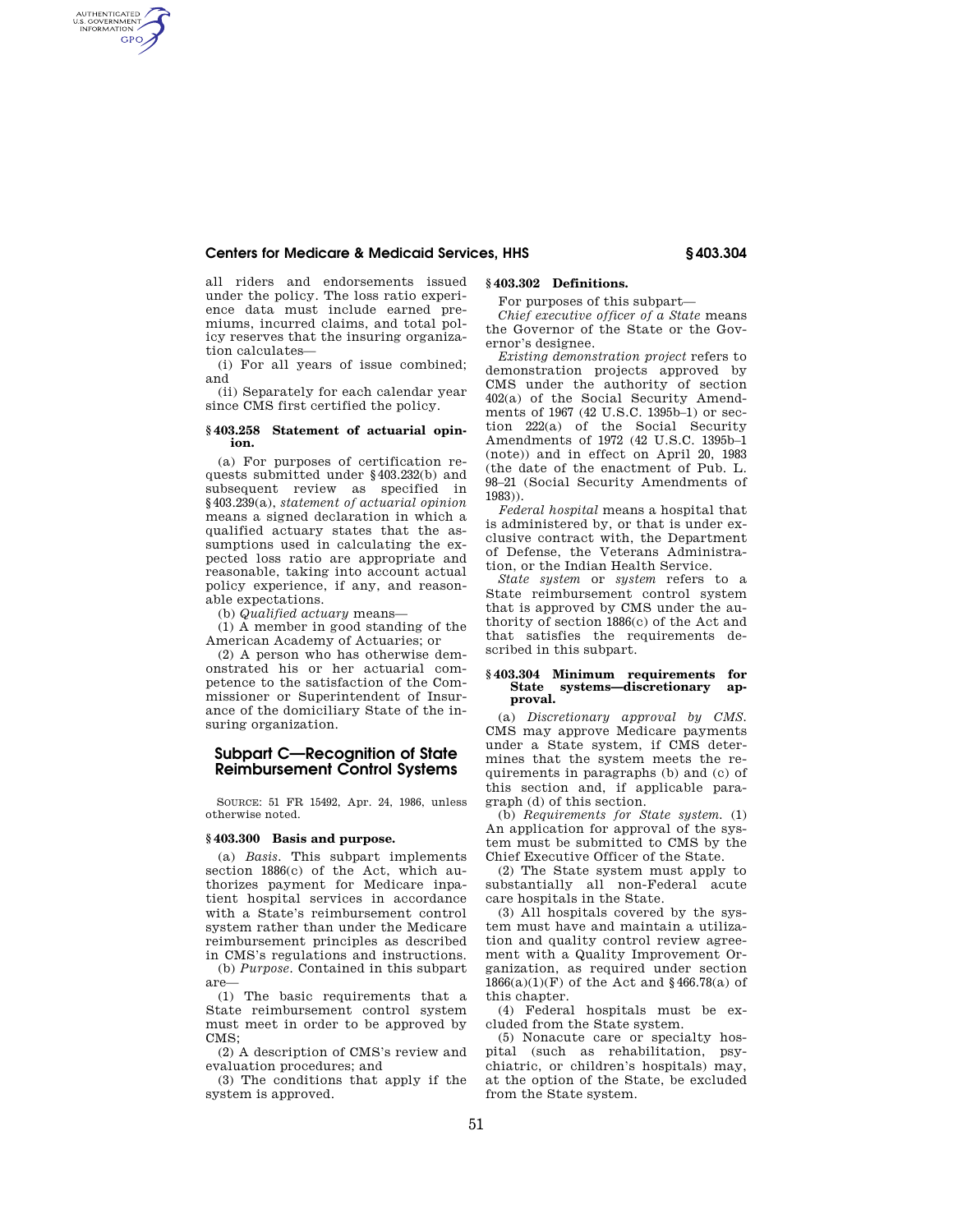(6) The State system must apply to at least 75 percent of all revenues or expenses—

(i) For inpatient hospital services in the State; and

(ii) For inpatient hospital services under the State's Medicaid plan.

(7) Under the system, HMOs and competitive medical plans (CMPs), as defined by section 1876(b) of the Act and part 417 of this chapter, must be allowed to negotiate payment rates with hospitals.

(8) The system must limit hospital charges for Medicare beneficiaries to deductibles, coinsurance or non-covered services.

(9) Unless a waiver is granted by CMS under §489.23 of this chapter, the system must prohibit payment, as required under section  $1862(a)(14)$  of the Act and §405.310(m) of this chapter, for nonphysician services provided to hospital inpatients under Part B of Medicare.

(10) The system must require hospitals to submit Medicare cost reports or approved reports in lieu of Medicare cost reports as required.

 $(11)$  The system must require—

(i) Preparation, collection, or retention by the State of reports (such as financial, administrative, or statistical reports) that may be necessary, as determined by CMS, to review and monitor the State's assurances; and

(ii) Submission of the reports to CMS upon request.

(12) The system must provide hospitals an opportunity to appeal errors that they believe have been made in the determination of their payment rates. The system, if it is prospective may not permit providers to file administrative appeals that would result in a retroactive revision of prospectively determined payment rates.

(c) *Satisfactory assurances.* The State must provide to CMS satisfactory assurance as to the following:

(1) The system provides for equitable treatment of hospital patients and hospital employees.

(2) The system provides for equitable treatment of all entities that pay hospitals for inpatient hospital services, including Federal and State programs. Under the requirement, the following conditions must be met:

(i) Both the Medicare and Medicaid programs must participate under the

system. (ii) The State must assure equitable and uniform treatment under the system of third-party payors of inpatient hospital services in terms of opportunity. Equitable opportunity must include, but need not be limited to, participation in the system and availability of discounts. Criteria under which discounts are made available must be equitably and uniformly applied to all payors, except for discounts negotiated by HMOs and CMPs. Discounts available to HMOs and CMPs as result of their statutory right to negotiate payment rates independently of a State system, as described in paragraph (b)(7) of this section, need not be available to other payors.

(iii) The State must assure that all third-party payors that participate under the system share in the system's risks and benefits.

(3) The amount of Medicare payments made under the system over 36-month periods may not exceed the amount of Medicare payment that would otherwise have been made under the Medicare principles of reimbursement for Medicare items and services had the State system not been in effect. States must submit the assurance and supporting data as required by §403.320 to document that the payment limit is not exceeded. States that have an existing Medicare demonstration project in effect on April 20, 1983, and that have requested approval of a State system under section 1886(c)(4) of the Act, may elect to have the effectiveness of the State system under this paragraph judged on the basis of the State system's rate of increase or inflation in Medicare inpatient hospital payments as compared to the national rate of increase or inflation for such payments during the three cost reporting periods of the hospitals in the State beginning on or after October 1, 1983.

(d) *Additional cost-effectiveness assurance.* If the assurances and supporting data required under paragraph (c)(3) of this section are insufficient to provide assurance satisfactory to CMS regarding the cost-effectiveness of a State system, the State may additionally submit one of the following assurances

# **§ 403.304 42 CFR Ch. IV (10–1–10 Edition)**